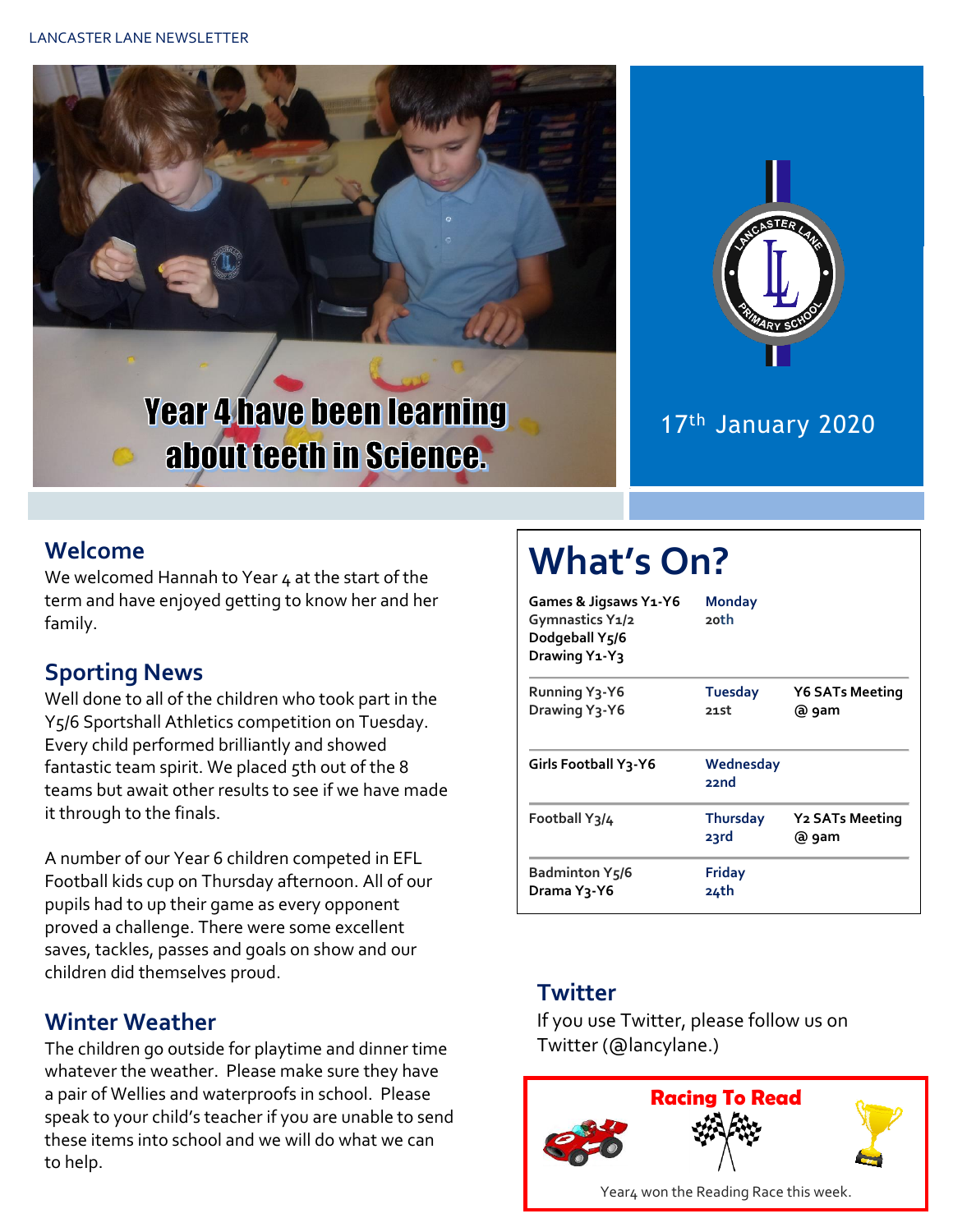#### **Australia Day**

The School Council has been discussing the tragic Australian bushfires and, inspired by Jack in Y2, have organised an Australia Day in school on January 30th to raise money for those families and animals so badly affected. Further details will be sent home next week.

#### **Milk Bottle Tops and Postage Stamps**

Please can you send into school the tops from plastic milk bottles as we can send them to a Parkinson's Charity to help then fund raise. We are also collecting used postage stamps in aid of North West Air Ambulance.



Miss Haywood has sent home information about our Mary Poppins Book Week which is to be held in school on week beginning February 10th. Children are invited to dress up as **ANY** book character on both the Monday and the Friday of that week.

#### **Governor Vacancy**

There is a vacancy for a parent governor on our governing board. Ballot papers for nominations were sent home via ParentMail on Monday. If you would like any further information please speak to Mrs Geldard.

#### **Staffing News**

Mrs Carridge's role as site supervisor was made permanent this week after interviews held in school. Congratulations to her and a big thank you for the wonderful job she is doing in school.

#### **After School Clubs**

After school clubs resume next week. Apart from Running Club which ends at 4pm, all clubs finish at 4.15pm. Please be prompt collecting your children at the end of the club. School reserves the right to send your child to Stoppers where a fee of £8.10 will be charged for any child not collected on time.

#### **Outside Achievements**

Summer (Y5) has been asked to represent her team in a gymnastics completion to be held in America!, Isabelle (Y4) gained her baking badge at Brownies, Sophie A (Y2) won silver in vault and bronze in bar at a recent gymnastics competition and Dylan (Y4) was awarded a special trophy at his First Kick football class for his excellent skills and was only one of two children from the group to receive it. Well done to all of you.



Year 3 re-creating a map of Egypt.



Year 2 planting broad beans.



Year 4 learning about teeth in Science.